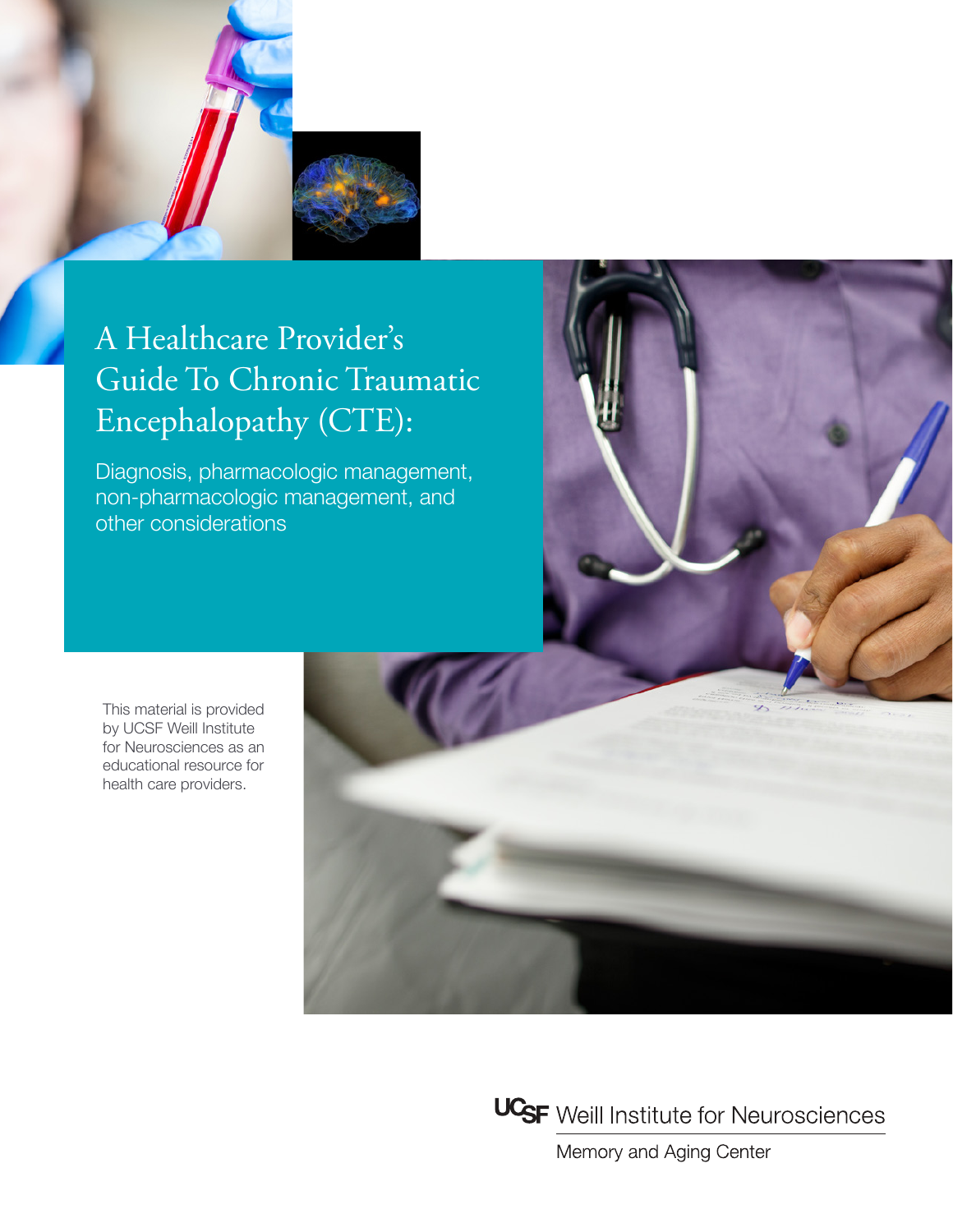

### A Healthcare Provider's Guide To Chronic Traumatic Encephalopathy (CTE): Diagnosis, pharmacologic management, non-pharmacologic management, and other considerations

### **Diagnosis**

### **Definition**

Dementia is a clinical syndrome defined as a cognitive or behavioral decline that leads to an inability to complete daily tasks independently. Dementia has many causes some of which are reversible, such as metabolic disorders, while some are progressive such as Alzheimer disease and behavioral variant frontotemporal dementia (bvFTD).

Chronic traumatic encephalopathy (CTE) is a degenerative brain disease that can lead to dementia symptoms and is seen in some people who have had multiple concussions or multiple traumatic impacts to the head. Despite increased media coverage of CTE in veterans and professional athletes, there is no accepted consensus description of CTE yet, and risk factors for developing it are not certain but likely include the number, mechanics, severity, and timing of traumatic brain injuries (TBIs), genetics, and other lifestyle and environmental factors. CTE is characterized by a unique pathological distribution of tau deposits<sup>1</sup>, and a wide range of behavioral, cognitive, and motor changes including depression, aggression, memory loss, loss of attention, and parkinsonism.

### **Etiology**

While TBI does not lead to CTE in every person with head injury, it appears to be a necessary trigger to develop it. However, a deeper understanding of the TBI risk is needed: how many, how severe, location, how long ago, etc. Currently diagnosis is

made at autopsy, which has an inherent selection bias, so good estimates of prevalence in the population do not exist, nor do clear characterizations of the people affected by CTE beyond selected athletes and veterans.

### **Course**

Symptoms associated with stage<sup>1</sup> (the mildest pathology) include headaches and inattention; symptoms associated with stage<sup>2</sup> include mood changes, explosive reactions, and memory impairment. Patients with stage<sup>3</sup> pathology show more cognitive impairment, particularly executive dysfunction. Patients with stage<sup>4</sup> pathology are more likely to have a dementia diagnosis, show aggression, and have word finding difficulty. Progression tends to be slower than in other neurodegenerative illnesses.<sup>2</sup>

### Differential Diagnosis

CTE is often mistaken for Alzheimer's disease, frontotemporal dementia, mood and psychotic disorders, Parkinson's disease, and amyotrophic lateral sclerosis (ALS). In some patient, CTE can coexist with other neurodegenerative pathologies such as Alzheimer's disease.

### Diagnostic Criteria

No consensus has been reached on appropriate clinical diagnostic criteria for CTE. Better understanding of disease risk, presentation, and progression is needed. Jordan proposed these criteria in 2013.<sup>3</sup>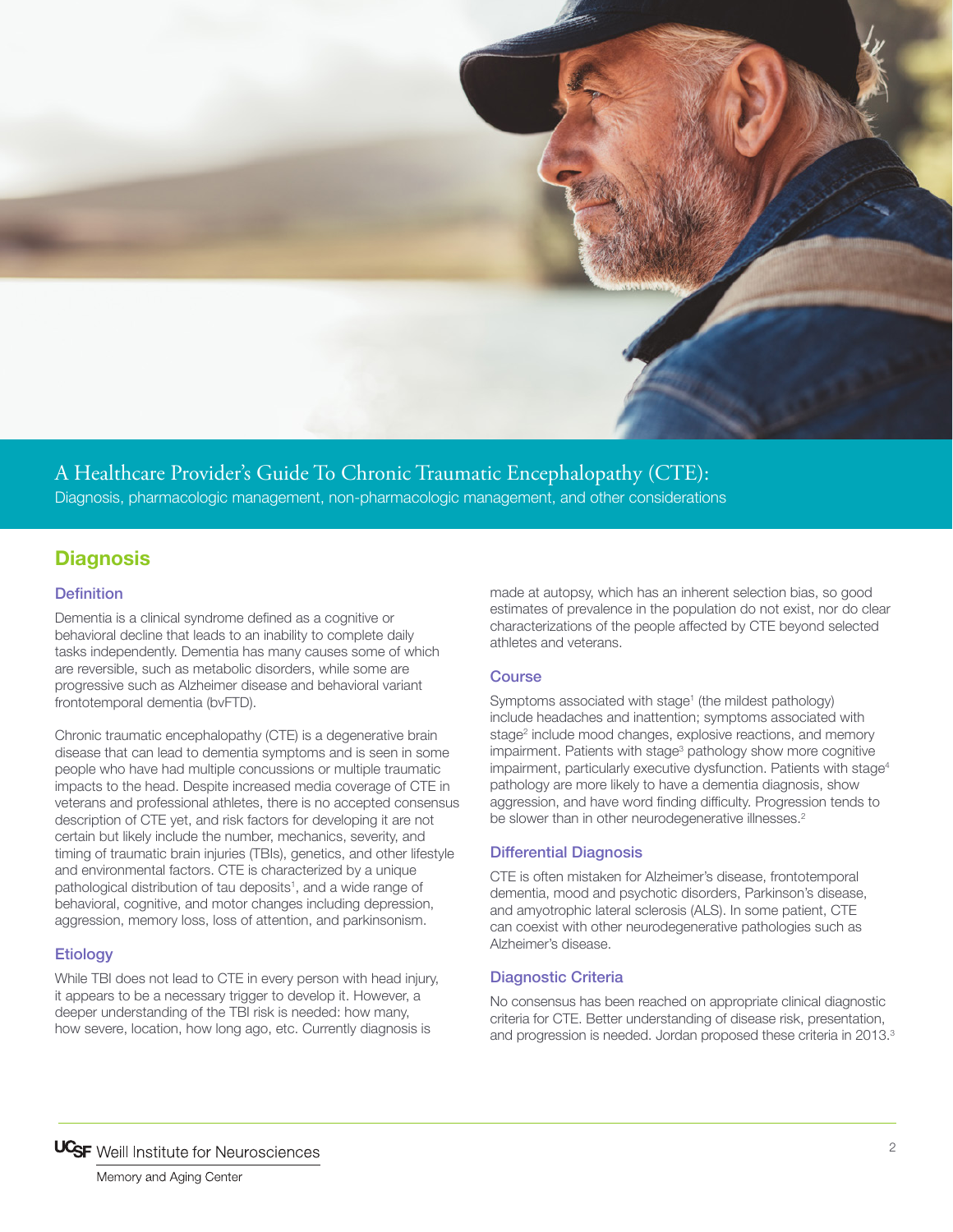| <b>Classification</b> | <b>Definition</b>                                                                                                                                                                                                                                                                                                               | <b>Clinical Examples</b>                                                                                                                                            |
|-----------------------|---------------------------------------------------------------------------------------------------------------------------------------------------------------------------------------------------------------------------------------------------------------------------------------------------------------------------------|---------------------------------------------------------------------------------------------------------------------------------------------------------------------|
| Definite              | Any neurological process consistent with the clinical presentation of<br>CTE along with pathological confirmation (tauopathy $\pm$ diffuse amyloid<br>deposition $\pm$ TDP-43 deposition)                                                                                                                                       | Cognitive, behavioral, and/or motor dysfunction                                                                                                                     |
| Probable              | Any neurological process characterized by two or more of the<br>following conditions: cognitive and/or behavioral impairment; cerebellar<br>dysfunction; pyramidal tract disease or extrapyramidal disease; clinically<br>distinguishable from any known disease process and consistent with<br>the clinical description of CTE | Cognitive impairment and extrapyramidal dysfunction<br>suggestive of parkinsonism<br>Associated cerebellar dysfunction that is inconsistent<br>with parkinsonism    |
| Possible              | Any neurological process that is consistent with the clinical description<br>of CTE but can be potentially explained by other known neurological<br>disorders                                                                                                                                                                   | Alzheimer disease or other primary dementia<br>Parkinson disease<br>Primary cerebellar degeneration<br>Wernicke-Korsakoff syndrome<br>Amyotrophic lateral sclerosis |
| Improbable            | Any neurological process that is inconsistent with the clinical<br>description of CTE and can be explained by a pathophysiological<br>process unrelated to brain trauma                                                                                                                                                         | Cerebrovascular disease<br>Multiple sclerosis<br>Brain neoplasm<br>Other inherited neurological disorders                                                           |

# **Pharmacologic Management**

### Medications to Use

There are several classes of medications used to treat disease symptoms or improve cognitive function. Selective serotonin reuptake inhibitors (SSRIs), atypical antipsychotics, and cholinesterase inhibitors may be helpful for managing different behavioral and cognitive problems. Currently, there are no diseasemodifying treatments for CTE. Small open labels studies have demonstrated a potential humble effect for cholinesterase inhibitors in helping the cognitive symptoms of traumatic brain injury.

Review expected and realistic goals of treatment (e.g., treatment is for symptomatic improvement and not a cure or reversal of disease). Expected benefits may be mild improvement in memory function, mood, and alertness. If the patient has vascular disease or mixed dementia, they should receive management and education regarding modification of cardiovascular risk factors.

### Medications to Avoid

Medications with strong anticholinergic side effects, such as sedating antihistamines, barbiturates, narcotics, benzodiazepines, gastrointestinal and urinary antispasmodics, central nervous system (CNS) stimulants, muscle relaxants, and tricyclic antidepressants should be avoided. Antipsychotics should be used with caution. If used, carefully evaluate effectiveness of medication and consider discontinuing if there is no improvement in six weeks.<sup>4,5,6</sup>

# **Non Pharmacologic Management**

### Healthy Lifestyle

There are lifestyle habits that promote health and well-being. Research suggests that the combination of good nutrition, physical activity, and mental and social engagement may provide benefit in promoting health although more study is needed to determine the actual mechanisms.7,8 A heart-healthy diet (lower in sugar and fat and higher in vegetables and fruit) is considered to be good for both the body and the brain. An example is the Mediterranean diet that promotes nutrition based on fruit, vegetables, nuts, and grains with limits on consumption of red meat and saturated fats. Physical exercise has been associated with improvement of mood and mobility, and a decrease in the risk for falls.<sup>9,10</sup> Physical activities that are socially engaging (walking or swimming with a friend and participating in exercise groups) can be especially enjoyable. Engagement in activities that are mentally stimulating (crossword puzzles, sudoku, computer games) is encouraged as long as the activity is enjoyable.

The Alzheimer's Association has more information on tips for maintaining your health: alz.org/we\_can\_help\_brain\_health maintain\_your\_brain.asp.

### Sleep

Disrupted sleep can negatively impact memory and thinking, though the mechanisms are not well understood.<sup>11</sup>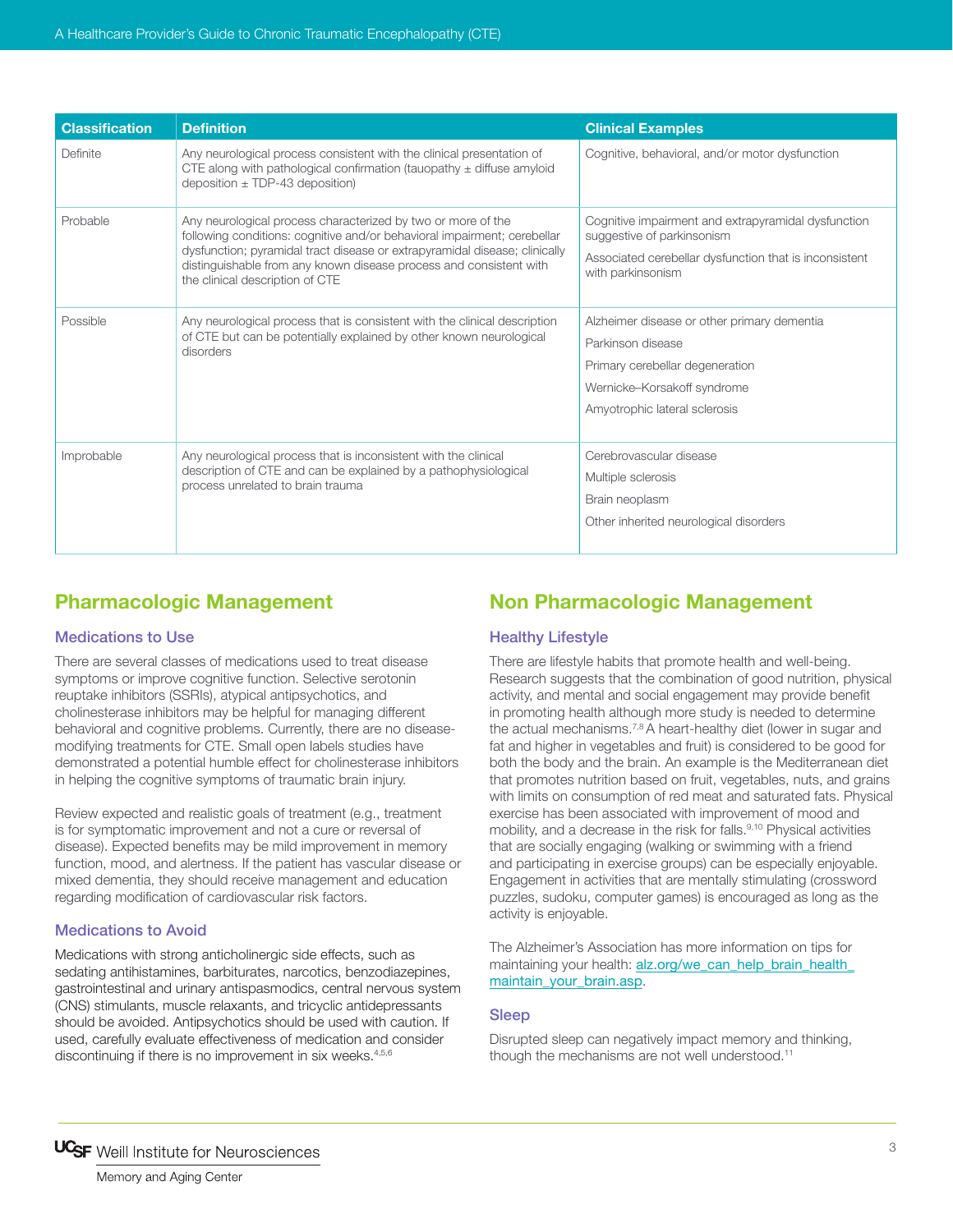Components of sleep hygiene include:

- Avoid [napping](http://sleepfoundation.org/sleep-topics/napping) during the day
- Avoid stimulants such as [caffeine](http://sleepfoundation.org/sleep-topics/caffeine-and-sleep), nicotine, and alcohol too close to bedtime
- Get regular exercise
- Avoid eating right before sleep
- Ensure adequate exposure to natural light
- Establish a regular relaxing bedtime routine
- Associate your bed with sleep. It's not a good idea to use your bed to watch TV, listen to the radio, or read.

For more details on sleep hygiene, you can refer to the National Sleep Foundation at [sleepfoundation.org/ask-the-expert/sleep](http://sleepfoundation.org/ask-the-expert/sleep-hygiene)[hygiene](http://sleepfoundation.org/ask-the-expert/sleep-hygiene).

# **Other Considerations**

### Support Resources

- Patrick Risha CTE Awareness Foundation: stopcte.org
- Brain Injury Association of America (BIAA): biausa.org
- Alzheimer's Association: [alz.org](http://www.alz.org)
- Family Caregiver Alliance: **[caregiver.org](http://caregiver.org)**
- National Institute of Health/National Institute on Aging: nia.nih.gov/alzheimers
- The Association for Frontotemporal Degeneration: theaftd.org/

### Research and Clinical Trials

The National Institutes of Health maintains an extensive listing of clinical trials at **[clinicaltrials.gov](http://www.clinicaltrials.gov)**. Academic medical centers may be engaged in research and clinical trials.

#### **Safety**

If wandering or getting lost is a concern, refer the patient and family to the MedicAlert +Alzheimer's Association Safe Return program (operated by the Alzheimer's Association) alz.org/care/dementiamedic-alert-safe-return.asp.

Other strategies for ensuring safety concerns may include door alarms and increased supervision.

### **Driving**

Depending on cognitive and motor findings, the patient may be requested to stop driving, complete test of driving abilities through the Department of Motor Vehicles (DMV), or be referred to a driver's safety course that will assess driving ability. Reporting to the DMV should be consistent with state laws. Some states have mandatory reporting requirements: the diagnosis is reported to local health departments who then report to the DMV. Individual state requirements can be found at: [dmvusa.com](http://www.dmvusa.com).



### Living Situation and Environment

It is important to determine if the patient's residential setting best meets his or her functional and cognitive abilities. Areas of concern may include personal safety (ability to manage medications safely, ability to manage nutritional requirements, ability to manage personal hygiene) and quality of life (activities and engagement that match the person's needs and abilities).

Types of living situations range from living at home alone or living at home with supervision, to board and care, assisted living, or memory care units.

### Elder Abuse

Patients with dementia and their caregivers are vulnerable to abuse. Refer to Adult Protective Services (APS) if there is concern for the well-being of the patient or the caregiver.

To locate an APS office in your state, see: [napsa-now.org/get](http://www.napsa-now.org/get-help/help-in-your-area/)[help/help-in-your-area/](http://www.napsa-now.org/get-help/help-in-your-area/).

### Legal Planning

Provide information about advance directives and durable power of attorney while the patient is in the early stages of disease and able to articulate his or her wishes. Make referrals for legal and financial advice, especially if there are concerns about the patient's judgment, decision-making, or vulnerability. A formal evaluation for capacity may be warranted. The Alzheimer's Association provides a brochure that covers legal planning: alz.org/national/documents/ brochure\_legalplans.pdf.



Memory and Aging Center